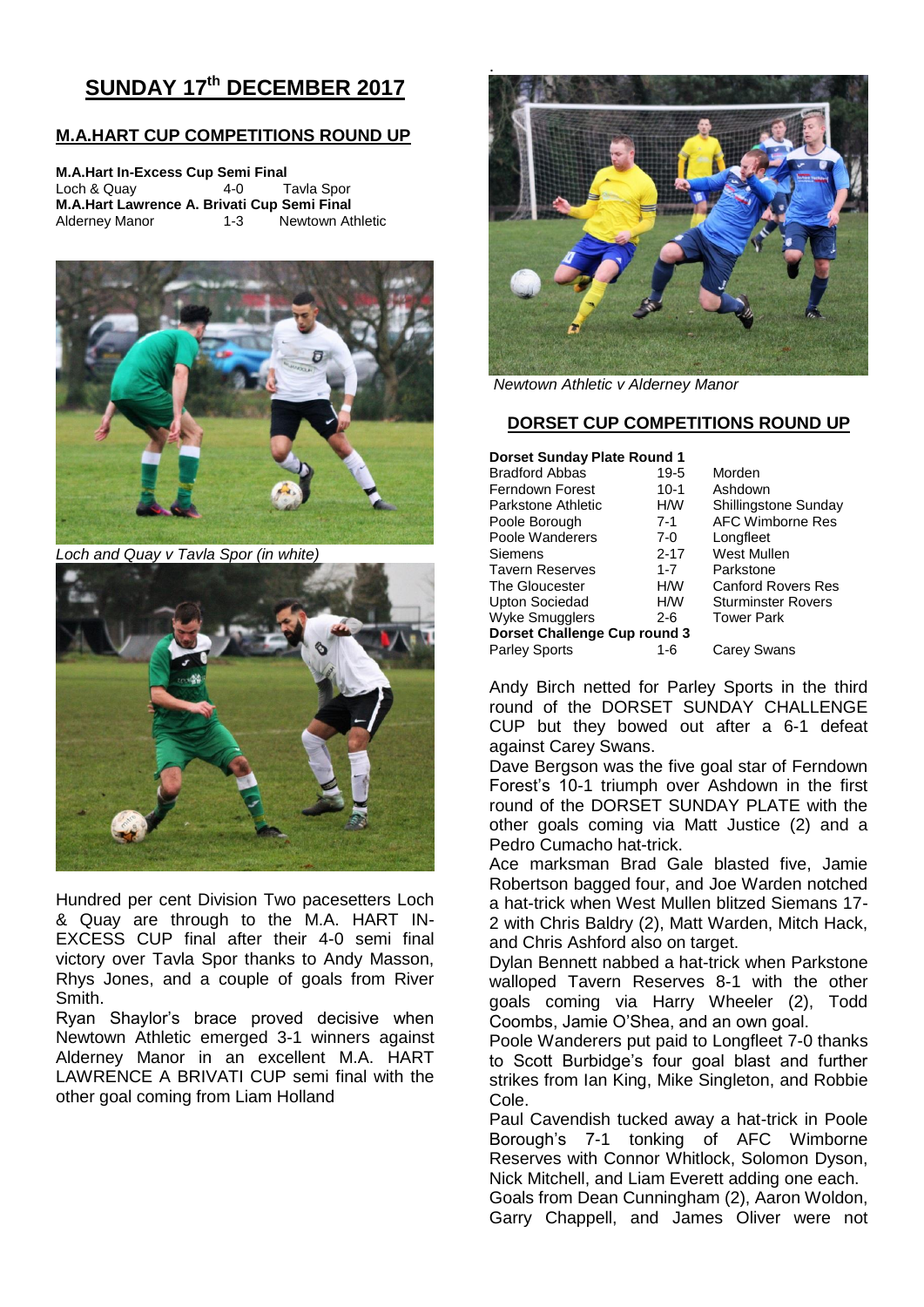enough to save Morden from a 19-5 battering against Bradford Abbas.

Lascelles Richardson tucked away four in Tower Park's 6-2 victory over Wyke Smugglers with Ryan Malcolm and Nathan Clear adding one each.

## **HAYWARD SUNDAY LEAGUE Round-Up**

|  | <b>Division One</b> |  |  |  |
|--|---------------------|--|--|--|
|  |                     |  |  |  |

| Abbev                 | $3-1$   | Vienna Suttoners  |
|-----------------------|---------|-------------------|
| East Christchurch SSC | 6-3     | NMO.              |
| Shoulder of Mutton    | $0 - 4$ | <b>AFC Burton</b> |

East Christchurch SSC go into the New Year on top of DIVISION ONE with maximum points after their 6-3 success against NMO courtesy of Jack Smith, Matt Piovan, Alex Whitehouse, Max Fletcher, and a couple of goals from Dave Midgley Matt Blake, got one and Mitchell Speechley-Price struck twice for the visitors *( pic* 



*inset of older brother Leighton)* AFC Burton are a point adrift of the leaders after their 4-0 victory over Shoulder of Mutton with goals from Levi Ridealgh (2), Matt Nicholls, and Mex Crow. Rob Scadding

struck for Vienna Suttoners but Abbey were 3-1 winners thanks to Dan Manuel and a couple of goals from Max Wilcock.

| POS       | <b>DIVISION ONE</b>   |         | Р | w                                    | D |   | GD    | <b>PTS</b> |
|-----------|-----------------------|---------|---|--------------------------------------|---|---|-------|------------|
| 1         | East Christchurch SSC |         | 7 | 7                                    | 0 | 0 | 22    | 21         |
| 2         | <b>AFC Burton</b>     |         | 9 | 6                                    | 2 | 1 | 15    | 20         |
| 3         | Abbey                 |         | 8 | 4                                    | 2 | 2 | 16    | 14         |
| 4         | <b>Tradecost UAB</b>  |         | 8 | 4                                    | 0 | 4 | -7    | 12         |
| 5         | Vienna Suttoners      |         | 8 | 3                                    | 1 | 4 | 0     | 10         |
| 6         | N M O                 |         | 8 | 2                                    | 0 | 6 | $-15$ | 6          |
|           | Shoulder of Mutton    |         | 9 | 2                                    | 0 | 7 | $-20$ | 6          |
| 8         | <b>Talbot Rangers</b> |         | 7 | 1                                    | 1 | 5 | $-11$ | 4          |
|           | <b>Division Two</b>   |         |   |                                      |   |   |       |            |
|           | <b>AFC Stourvale</b>  | $4-2$   |   | Magpies                              |   |   |       |            |
| JP Morgan |                       | 5-4     |   |                                      |   |   |       |            |
| NMO Res   |                       | $3 - 7$ |   | <b>Bmth Spts Mercury</b><br>Rushmere |   |   |       |            |

Luke Conrad bagged a hat-trick when Rushmere closed the gap on the leading pair in DIVISION TWO with a 7-3 win over NMO Reserves. Steve Mackay (2), Jack Walter, and Harry Spall were the other Rushmere marksmen with James Jose (2) and Lee Baxter replying for NMO.

AFC Stourvale had the upper hand 4-2 against Magpies thanks to Peter Richmond-Cole (2), Ben Cuddy, and Robbie Johnson while Kelly Barth rattled in four when JP Morgan just got the better of Bournemouth Sports Mercury 5-4 with Luke Brown also on target.

| <b>POS</b> | <b>DIVISION TWO</b>         |     | Ρ  | W                   | n |   | GD                   | <b>PTS</b> |
|------------|-----------------------------|-----|----|---------------------|---|---|----------------------|------------|
| 1          | Loch and Quay               |     | 8  | 8                   | 0 | 0 | 34                   | 24         |
| 2          | <b>Bournemouth Electric</b> |     | 8  | 6                   | 1 | 1 | 14                   | 19         |
| 3          | Rushmere                    |     | 8  | 6                   | 0 | 2 | 10                   | 18         |
| 4          | <b>AFC Stourvale</b>        |     | 10 | 5                   | 1 | 4 | 0                    | 16         |
| 5          | AFC Wimborne                |     | 10 | 4                   | 1 | 5 | -6                   | 13         |
| 6          | <b>Parley Sports</b>        |     | 8  | 3                   | 3 | 2 | 4                    | 12         |
| 7          | JPMorgan                    |     | 8  | 3                   | 1 | 4 | $-2$                 | 10         |
| 8          | N M O Reserves              |     | 12 | 3                   | 1 | 8 | $-15$                | 10         |
| 9          | <b>Bournemouth Sports</b>   |     | 11 | 3                   | 0 | 8 | -7                   | 9          |
| 10         | Magpies                     |     | 11 | 1                   | 2 | 8 | $-32$                | 5          |
|            | <b>Division Three</b>       |     |    |                     |   |   |                      |            |
|            | <b>Bmth Athletic</b>        | P-P |    |                     |   |   | Vienna Suttoners Res |            |
| Tavern     |                             | 7-3 |    | <b>AFC Fiveways</b> |   |   |                      |            |

West Howe take over on top of DIVISION THREE after Gareth Else (2) and Jordan Whittle clinched a 3-1 win over AFC Burton Reserves.

West Howe **3-1** AFC Burton Res

Shane Barney was the four goal star when Tavern upended AFC Fiveways 7-3 with Paul Giles, Luke Dibben, and Jamie Tuvey adding one each.

| <b>POS</b>                                                                                                     | <b>DIVISON THREE</b>                                                                                                                                                                                                         | Ρ                                                              | W                                                                                            | D                                                                                                     | L                                                              | GD                                                                   | <b>PTS</b>                                            |
|----------------------------------------------------------------------------------------------------------------|------------------------------------------------------------------------------------------------------------------------------------------------------------------------------------------------------------------------------|----------------------------------------------------------------|----------------------------------------------------------------------------------------------|-------------------------------------------------------------------------------------------------------|----------------------------------------------------------------|----------------------------------------------------------------------|-------------------------------------------------------|
| 1<br>2<br>3<br>4<br>5<br>6<br>$\overline{7}$<br>8<br>9<br>10                                                   | West Howe<br>Poole Wanderers<br><b>Vienna Suttoners Res</b><br>Tavla Spor<br><b>AFC Fiveways</b><br><b>Richmond Park Rangers</b><br><b>Bournemouth Athletic</b><br>Tavern<br><b>AFC Burton Res</b><br><b>Ferndown Forest</b> | 9<br>11<br>8<br>6<br>9<br>9<br>6<br>$\overline{7}$<br>11<br>10 | 6<br>$\overline{7}$<br>5<br>4<br>4<br>3<br>3<br>$\overline{2}$<br>$\overline{2}$<br>$\Omega$ | 3<br>$\Omega$<br>1<br>2<br>$\overline{\mathbf{c}}$<br>$\overline{c}$<br>0<br>$\overline{2}$<br>1<br>1 | 0<br>4<br>2<br>0<br>3<br>4<br>3<br>3<br>8<br>9                 | 14<br>$-3$<br>15<br>25<br>13<br>-9<br>$-5$<br>$-1$<br>$-16$<br>$-33$ | 21<br>21<br>16<br>14<br>14<br>11<br>9<br>8<br>7<br>1  |
| <b>Division Four</b><br><b>KB Sports</b><br>$0 - 2$<br>$4 - 3$<br>Pilot<br>$P - P$<br><b>Tradecost UAB Res</b> |                                                                                                                                                                                                                              | Portchester<br>Scott V<br><b>Bearwood Broncos</b>              |                                                                                              |                                                                                                       |                                                                |                                                                      |                                                       |
| <b>POS</b>                                                                                                     | <b>DIVISION FOUR</b>                                                                                                                                                                                                         | P                                                              | W                                                                                            | D                                                                                                     | L                                                              | GD                                                                   | <b>PTS</b>                                            |
| 1<br>2<br>3<br>4<br>5<br>6<br>$\overline{7}$<br>8                                                              | <b>Tradecost UAB Res</b><br>Pilot<br>Portchester<br><b>KB Sports</b><br>Alderney Manor<br>West Mullen<br>Newtown Athletic<br>Poole Borough                                                                                   | 9<br>9<br>8<br>9<br>7<br>$\overline{7}$<br>4<br>11             | 6<br>5<br>5<br>5<br>4<br>4<br>$\overline{2}$<br>4                                            | 2<br>$\overline{2}$<br>1<br>0<br>1<br>0<br>1<br>1                                                     | 1<br>$\overline{2}$<br>$\overline{2}$<br>4<br>2<br>3<br>1<br>6 | 29<br>17<br>10<br>$-5$<br>8<br>0<br>13<br>$-2$                       | $17*$<br>17<br>16<br>15<br>13<br>12<br>$10*$<br>$10*$ |

Pilot are level on points with DIVISION FOUR leaders Tradecost UAB Reserves after James Huckle, Chris Neesam, Sean Gallagher, and Karl Chalkley gave them the edge 4-3 against Scott V and Portchester are a point behind in third place after Enoch Kwoffie and Mark Wood ensured a 2- 0 success against KB Sports.

#### **Division Five**

| Boscombe Celtic    | $3-1$   | <b>Canford Rovers</b>      |
|--------------------|---------|----------------------------|
| New Milton Borough | P-P     | <b>Christchurch Starre</b> |
| Vienna Suttoners A | $9 - 1$ | Lytchett & URT             |